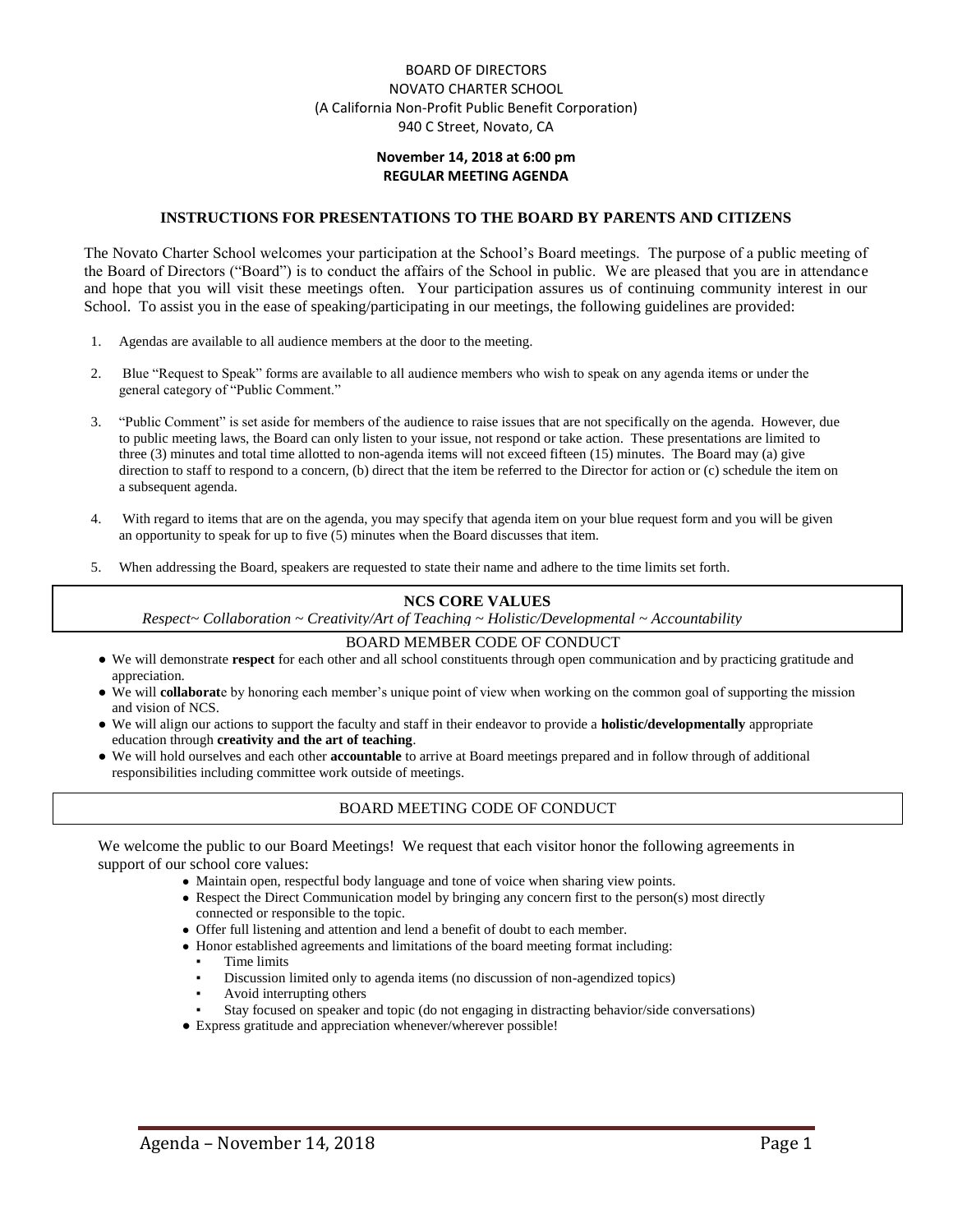## NOVATO CHARTER SCHOOL REGULAR MEETING OF THE BOARD OF DIRECTORS (A California Non-Profit Public Benefit Corporation) 940 C Street, Novato, CA

# **Wednesday, November 14, 2018, at 6:00 pm**

| <b>AGENDA ITEM</b> |                                                                                                                                                                                                                                                                                                                                                                                                                                                                                    |         |        | <b>SPONSOR</b> |              | EST. TIME |
|--------------------|------------------------------------------------------------------------------------------------------------------------------------------------------------------------------------------------------------------------------------------------------------------------------------------------------------------------------------------------------------------------------------------------------------------------------------------------------------------------------------|---------|--------|----------------|--------------|-----------|
| 1                  | <b>Call Meeting to Order, Roll Call</b>                                                                                                                                                                                                                                                                                                                                                                                                                                            |         |        | Nicol Brescia  |              | 6:00      |
|                    | <b>Board Member</b>                                                                                                                                                                                                                                                                                                                                                                                                                                                                | Present | Absent | Late           | Arrival time |           |
|                    | Craig Allender (CA)                                                                                                                                                                                                                                                                                                                                                                                                                                                                |         |        |                |              |           |
|                    | Erik Berkowitz (EB)                                                                                                                                                                                                                                                                                                                                                                                                                                                                |         |        |                |              |           |
|                    | Nicol Brescia (NB)                                                                                                                                                                                                                                                                                                                                                                                                                                                                 |         |        |                |              |           |
|                    | Lia Heath (LH)                                                                                                                                                                                                                                                                                                                                                                                                                                                                     |         |        |                |              |           |
|                    | Alexandria Quam (AQ)                                                                                                                                                                                                                                                                                                                                                                                                                                                               |         |        |                |              |           |
| 2                  | <b>Agenda Modification</b><br>Nicol Brescia                                                                                                                                                                                                                                                                                                                                                                                                                                        |         |        |                |              | 6:05      |
| 3                  | <b>Public Comment</b><br>Nicol Brescia<br>This is the opportunity for members of the community to speak on topics that are not<br>agendized on tonight's board meeting. Because these are not agendized items the board<br>and staff may not dialog back and forth with you. If you have a specific question that<br>staff may be able to answer, staff may contact you. Should a board member chose to<br>have this placed on a future meeting they may contact staff to do that. |         |        |                |              | 6:10      |
| 4                  | Nicol Brescia<br><b>Consent Agenda Items</b><br>A. Approve Minutes: October 17, 2018                                                                                                                                                                                                                                                                                                                                                                                               |         |        |                |              | 6:15      |
| 5                  | <b>Information Items: Reports</b><br>A. Administrative Update*<br>Nikki Lloyd/April Jackson<br>Report from School Director, including updates on Special<br>Ed/SELPA, Legal updates including Free and Reduced Hot<br>Lunch, NUSD updates, emergency preparedness & drills, NCS-<br>Hamilton Square, Website & Logo                                                                                                                                                                |         |        |                |              | 6:20      |
| 6                  | <b>Board Discussion/Action Items</b><br>Nicol Brescia<br>A. Special Ed/SELPA* Vote on Agency Assurances and Agreement<br>For Participation<br>B. Review & Approve updated salary schedules<br>C. Review Conflict of Interest Policy<br>D. Board Calendar-Review & update<br>E. Board Study: Charter School Board University-Chapter 6                                                                                                                                              |         |        |                |              | 6:50      |
|                    | <b>Next Board Meeting</b><br>Wednesday, November 12, 2018 at 6:00 PM                                                                                                                                                                                                                                                                                                                                                                                                               |         |        |                |              | 7:30      |
| 8                  | <b>Comments from Board Members-Agenda items for future meetings</b>                                                                                                                                                                                                                                                                                                                                                                                                                |         |        |                |              | 7:35      |